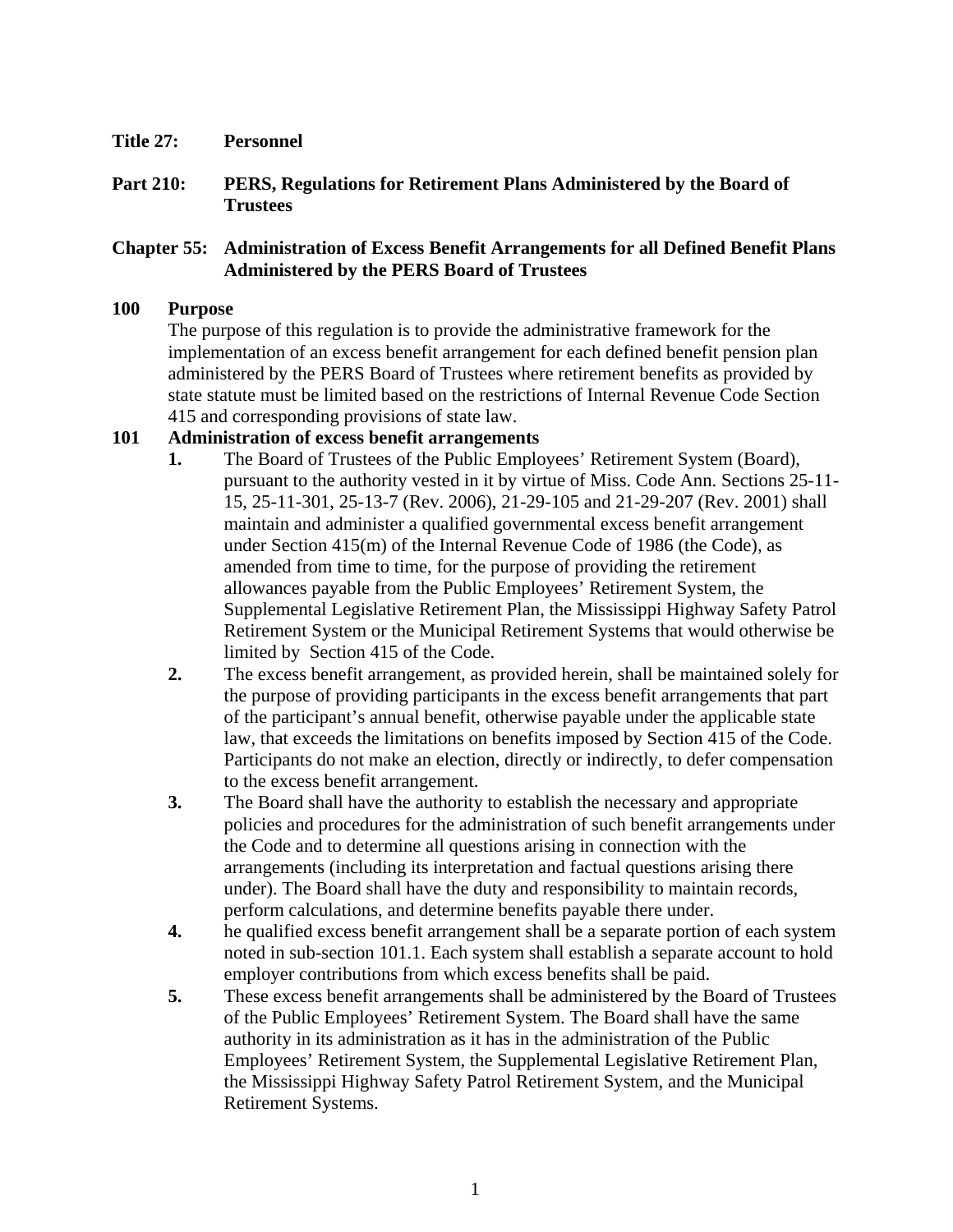**6.** The excess benefit arrangements shall constitute qualified governmental excess benefit arrangements as provided in Section 415(m) of the Code.

# **102 Participation in excess benefit arrangement.**

All retired members and beneficiaries of the aforementioned four (4) defined benefit retirement plans administered by the Public Employees' Retirement System whose effective retirement dates are July 1, 1998, or after, and whose retirement allowances would be or have been limited by Section 415 of the Code shall be participants in the arrangements. Participation in the arrangements shall be determined each calendar year and will cease for any year in which the retirement allowance of a member or beneficiary is not limited by Section 415 of the Code.

# **103 Determination of benefit amount.**

At such time during the calendar year as the participant or beneficiary receives the maximum benefit allowable under Section 415 of the Code, no additional benefits shall be paid out of the system. Thereafter, any benefit amount due as provided by applicable state law shall be paid from the excess benefit arrangement on a monthly basis. The excess benefit shall be subject to withholding for applicable state and federal taxes. The excess benefit shall be paid in accordance with the retirement payment option selected by the member or beneficiary.

#### **104 Financing the Excess Benefit Arrangement.**

- **1.** The arrangements at all times shall be entirely unfunded and no provision shall at any time be made with respect to segregating any assets of any of the systems for payment of benefits hereunder.
- **2.** The Board, in accordance with the recommendation of the actuary, shall determine the required employer contributions for each of the four (4) excess benefit arrangements to pay benefits each calendar year. The required contribution for each of the four (4) excess benefit arrangements respectively in each calendar year shall be the total amount of benefits payable under this excess benefit arrangement to all participants in each system plus the amount required to pay the administrative expenses of the excess benefit arrangement and the employer's share of any employment taxes on the benefits paid from the arrangement, where applicable.
- **3.** The required contributions for the payment of said excess benefits shall be paid by the participating employers from an allocation of the employer contribution amount calculated by the actuary to fund the benefit prescribed by law without regard to the limitation.
- **4.** The required contribution for each arrangement shall be deposited into the separate account for each arrangement. Each excess benefit arrangement is intended to be exempt from federal income tax under Internal Revenue Code Sections Section 115 and Section 415(m)(1).
- **5.** The benefit liability of each arrangement shall be determined on a calendar year basis, and contributions shall not be accumulated to pay benefits in future calendar years. Any assets of the arrangements not used to pay benefits in the current calendar year shall be used for payment of the administrative expenses of